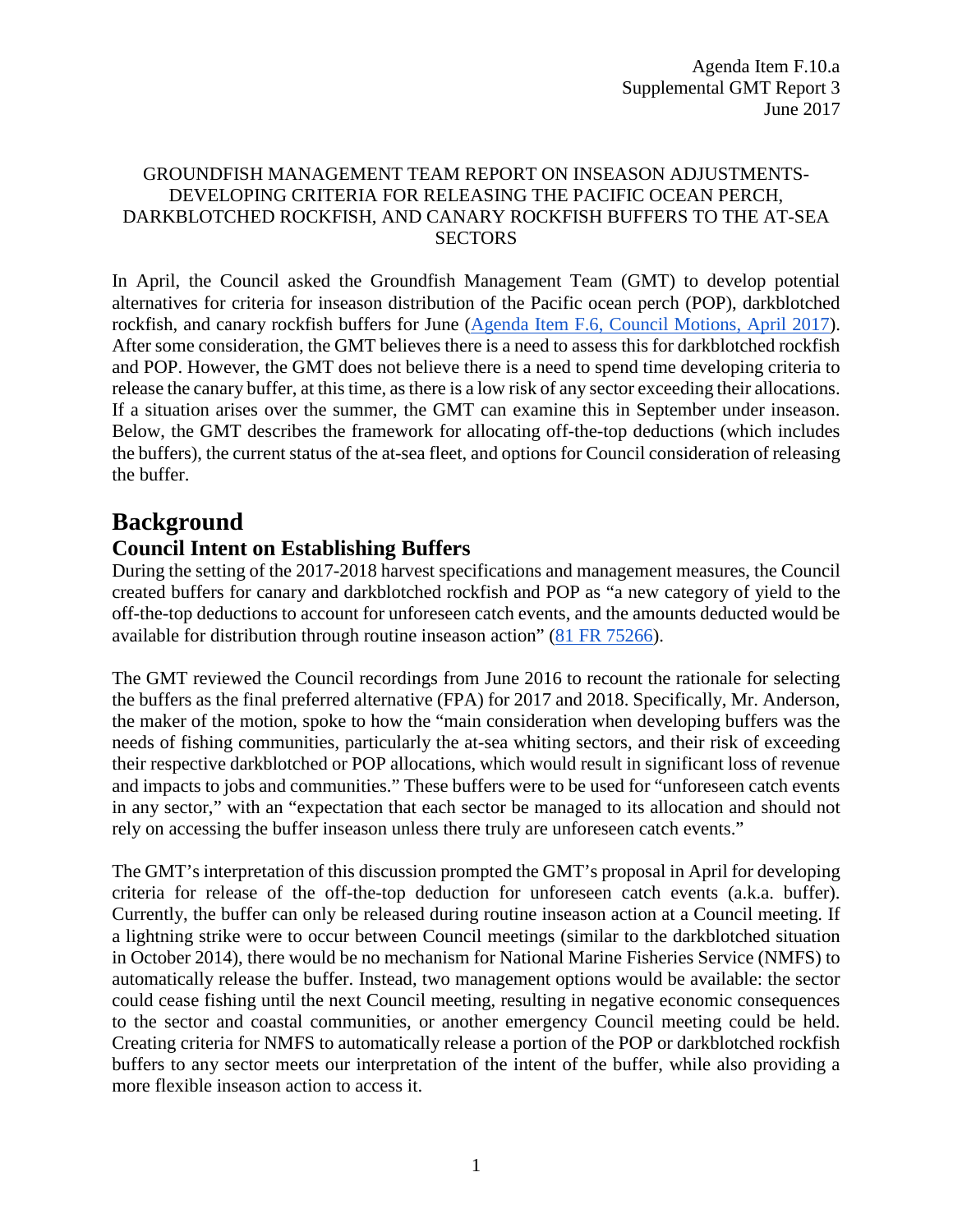#### **Factors for Consideration When Releasing a Buffer**

As in our April statement [\(Agenda Item F.6.a, Supplemental GMT Report, April 2017\)](http://www.pcouncil.org/wp-content/uploads/2017/04/F6a_Sup_GMT_Rpt_Apr2017BB.pdf), the GMT would like to remind the Council that, as described in the groundfish regulations at [50 CFR](https://www.ecfr.gov/cgi-bin/retrieveECFR?gp=&SID=b829513a191c4c94735598faeb9f95f4&mc=true&n=pt50.13.660&r=PART&ty=HTML#se50.13.660_155)   $660.60(c)(3)(2)$ , "Non-tribal deductions from the ACL," there are specific criteria for reallocating unused deductions from the annual catch limit (ACL):

"Changes to the non-tribal amounts deducted from the TAC [total allowable catch], ACLs, or ACT [annual catch target] when specified, described at § 660.55(b)(2) through (4) and specified in the footnotes to Tables 1a through 1c, and 2a through 2c, to subpart C, have been designated as routine to make fish that would otherwise go unharvested available to other fisheries during the fishing year. Adjustments may be made to provide additional harvest opportunities in groundfish fisheries when catch in scientific research activities, non-groundfish fisheries, and EFPs are lower than the amounts that were initially deducted off the TAC, ACL, or ACT when specified, during the biennial specifications or to allocate yield from the deduction to account for unforeseen catch events to groundfish fisheries. When recommending adjustments to the non-tribal deductions, the Council shall consider the allocation framework criteria outlined in the PCGFMP [Pacific Coast Groundfish Fishery Management Plan] and the objectives to maintain or extend fishing and marketing opportunities taking into account the best available fishery information on sector needs."

Therefore, the potential need for any sector to access the buffer this year must be evaluated when establishing criteria for release of the buffer to the at-sea sectors. Below, the GMT discusses the current projections for each sector for both species, and the probability of exceeding a sector's allocation.

# **Progress to Date of the 2017 Fisheries**

#### **Conservation and Economic Impetus for Releasing Buffer**

In April, there were several discussions about the conservation and economic needs to develop criteria for possible release of the buffers.

The conservation impetus is to reduce impacts to Klamath River fall Chinook (KRFC) salmon. Abundance of these salmon are projected to be at historically low levels for 2017: "The age-3 ocean abundance forecast is the second lowest on record. The age-4 forecast is the lowest on record, less than half of the previous lowest forecast" (Preseason Stock Abundance Forecast; [March 2017\)](http://www.pcouncil.org/wp-content/uploads/2017/03/2017_Preseason_Report_I_03MAR17_final2.pdf). The low KRFC forecast resulted in closure of the direct salmon troll fisheries in the Klamath Management Zone (KMZ), which is bordered on the north by 42° 40.30' N. lat. However, the southern part of Oregon near Port Orford, north of 42° N. lat., allows at-sea processing.

Per meetings between the at-sea whiting and salmon troll representatives at the April Council meeting, the at-sea whiting sectors stated that they would voluntarily fish north of the KMZ to the extent practicable. However, this could increase their bycatch of POP, as the spatial range of POP is more northerly. Therefore, when the Council requested that the at-sea sectors avoid salmon in April, they recommended that NMFS allocate an additional 3.5 mt of POP to the mothership (MS) sector and 3.5 mt to the catcher processor (CP) sector as soon as possible, by adjusting the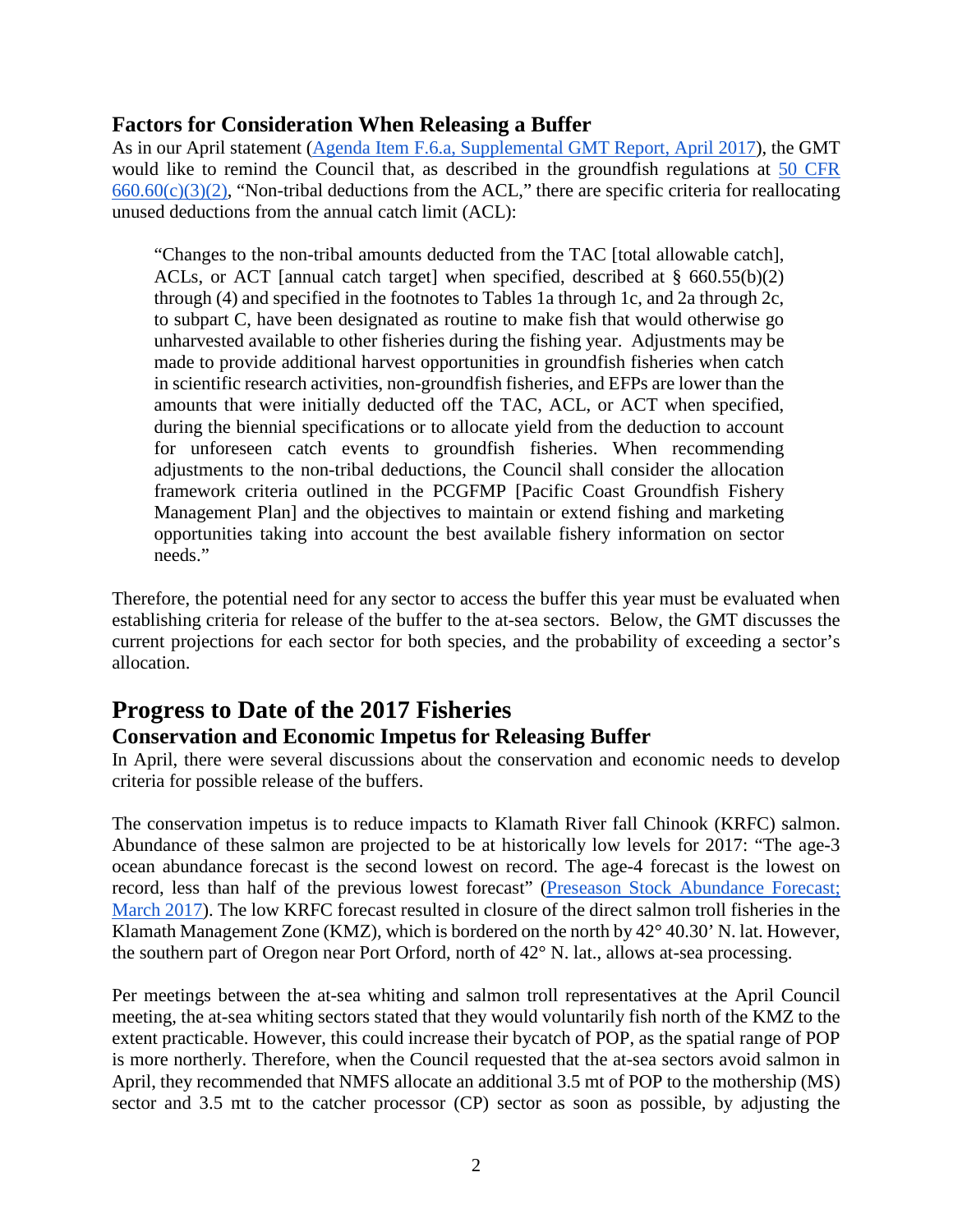Incidental Open Access set-aside. To date, the at-sea sectors have fished outside of the KMZ, and, as of June 11, 2017, have only landed 121 Chinook salmon total.

There is also an economic need to increase the likelihood that the at-sea whiting sectors can obtain their allocations of the 2017 whiting TAC of 441,433 mt. This total allowable catch is much larger than the 367,553 mt that was analyzed in the 2017-2018 harvest specifications and management measures, or the 408,260 mt analyzed as the upper level in the [2015-2016 Tier Environmental](http://www.pcouncil.org/wp-content/uploads/GF15_16_SpexFEISJanuary2015.pdf)  [Impact Statement.](http://www.pcouncil.org/wp-content/uploads/GF15_16_SpexFEISJanuary2015.pdf) Accessing the buffers should help reduce the sector's high variable costs resulting from moving to avoid Chinook salmon, as well as other constraining species, like POP and darkblotched rockfish.

### **Current Status of At-Sea Sectors**

On May 12, 2017, the transfer of POP from the Incidental Open Access sector was effective, resulting in a new POP allocation of 16.2 mt for the CP sector and 12.5 mt for the MS sector [\(NMFS-SEA-17-11\)](http://www.westcoast.fisheries.noaa.gov/publications/fishery_management/groundfish/public_notices/nmfs-sea-17-11.pdf). [Table 1](#page-2-0) shows the current attainment of the four constraining species and Pacific whiting against the revised allocations through June 11, 2017.

|                 |          | $\bf CP$                        |                 | <b>MS</b> |                   |                 |  |
|-----------------|----------|---------------------------------|-----------------|-----------|-------------------|-----------------|--|
| <b>Species</b>  |          | <b>Landings   Allocation   </b> | Attain. $(\% )$ | Landings  | <b>Allocation</b> | Attain. $(\% )$ |  |
| Canary RF       | 0.7      | 16.0                            | 4.3%            | 0.8       | 30.0              | 2.7%            |  |
| Darkblotched RF | 4.3      | 16.4                            | 26.0%           | 0.9       | 11.8              | 7.6%            |  |
| <b>POP</b>      | 8.3      | 16.2                            | 51.1%           | 2.5       | 12.5              | 20.2%           |  |
| Widow RF        | 194.6    | 411.2                           | 47.3%           | 14.8      | 290.3             | 5.1%            |  |
| Whiting         | 39,373.5 | 123,312                         | 31.9%           | 19,334.0  | 87,044            | 22.2%           |  |

<span id="page-2-0"></span>Table 1: Current landings and allocations (in mt), as well as attainment (in percent), of Pacific whiting and Amendment 21 species for at-sea sectors through June 11, 2017.

[Table 2](#page-3-0) shows the landings through June 11 for each year from 2011 through 2017. As shown in [Table 2,](#page-3-0) landings in 2017 are higher than previous years for darkblotched, POP (except MS in 2016), and widow (for CPs only).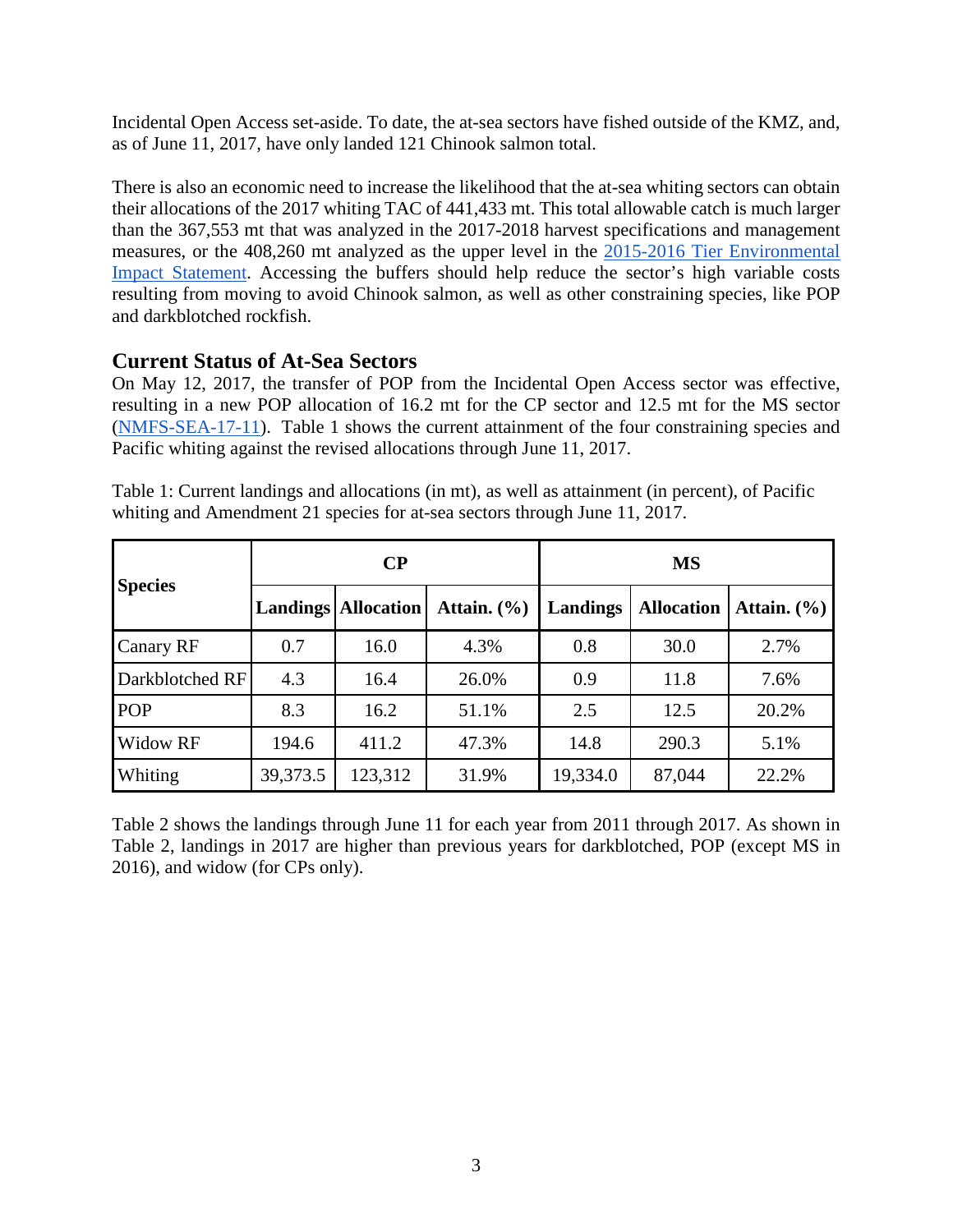| <b>Sector</b>   | <b>Species</b>      | 2011 | 2012               | 2013 | 2014                                                                        | 2015  | 2016  | 2017   |
|-----------------|---------------------|------|--------------------|------|-----------------------------------------------------------------------------|-------|-------|--------|
|                 | Canary              | 0.15 | 0.19               | 0.16 | 0.01                                                                        | 0.02  | 0.03  | 0.68   |
|                 | <b>Darkblotched</b> | 0.52 | 0.89               | 0.98 | 2.07                                                                        | 0.59  | 1.23  | 4.26   |
| $\overline{CP}$ | <b>POP</b>          | 1.12 | 2.55               | 3.89 | 0.16                                                                        | 0.03  | 0.35  | 8.28   |
|                 | Widow               | 7.63 | 4.64               | 9.70 | 1.41                                                                        | 0.17  | 11.56 | 194.57 |
|                 | Whiting             |      |                    |      | 24,464.13  20,341.23  28,075.49  33,248.81  40,964.87  42,480.59  39,373.49 |       |       |        |
|                 | Canary              | 0.04 | 0.05               | 0.32 | 0.17                                                                        | 0.13  | 0.31  | 0.82   |
|                 | <b>Darkblotched</b> | 0.58 | 0.58               | 1.00 | 0.74                                                                        | 1.72  | 0.43  | 0.90   |
| MS              | <b>POP</b>          | 0.15 | 0.12               | 0.91 | 2.77                                                                        | 1.08  | 4.86  | 2.53   |
|                 | Widow               | 7.91 | 2.00               | 2.44 | 31.13                                                                       | 16.47 | 41.50 | 14.83  |
|                 | Whiting             |      | 13,756.84 7,017.74 |      | 7,190.86 18,082.29 19,129.84 22,957.70 19,334.01                            |       |       |        |

<span id="page-3-0"></span>Table 2: At-sea landings (in mt) through June 11 from 2011-2017.

Based on a bycatch rate approach using catches to date (June 11), the CP sector as a whole would need an additional 9.8 mt of POP [\(Table 3\)](#page-3-1). The MS sector as a whole is currently not facing deficits. However, the bootstrap analysis below better frames the probability that both the at-sea sectors could be facing deficits.

While the CPs are in predicted to be in deficit for widow rockfish at the current bycatch rate, the GMT would like to note that there is currently no widow buffer. Therefore, we focused our discussion on darkblotched rockfish and POP going forward.

<span id="page-3-1"></span>Table 3: Amounts (mt) of Amendment 21 species needed to attain the remaining whiting, and associated surplus or deficit based off the current bycatch rates.

|                    | $\bf CP$                                                              |           | <b>MS</b>                               |                            |  |  |
|--------------------|-----------------------------------------------------------------------|-----------|-----------------------------------------|----------------------------|--|--|
| <b>Species</b>     | mt needed to catch<br>Surplus/<br><b>Deficit</b><br>remaining whiting |           | mt needed to catch<br>remaining whiting | Surplus/<br><b>Deficit</b> |  |  |
| Canary RF          | 2.19                                                                  | 13.81     | 3.60                                    | 26.40                      |  |  |
| Darkblotched<br>RF | 13.47                                                                 | 2.93      | 4.05                                    | 7.75                       |  |  |
| <b>POP</b>         | 25.99                                                                 | $-9.79$   | 11.26                                   | 1.24                       |  |  |
| Widow RF           | 609.46                                                                | $-198.26$ | 66.63                                   | 223.67                     |  |  |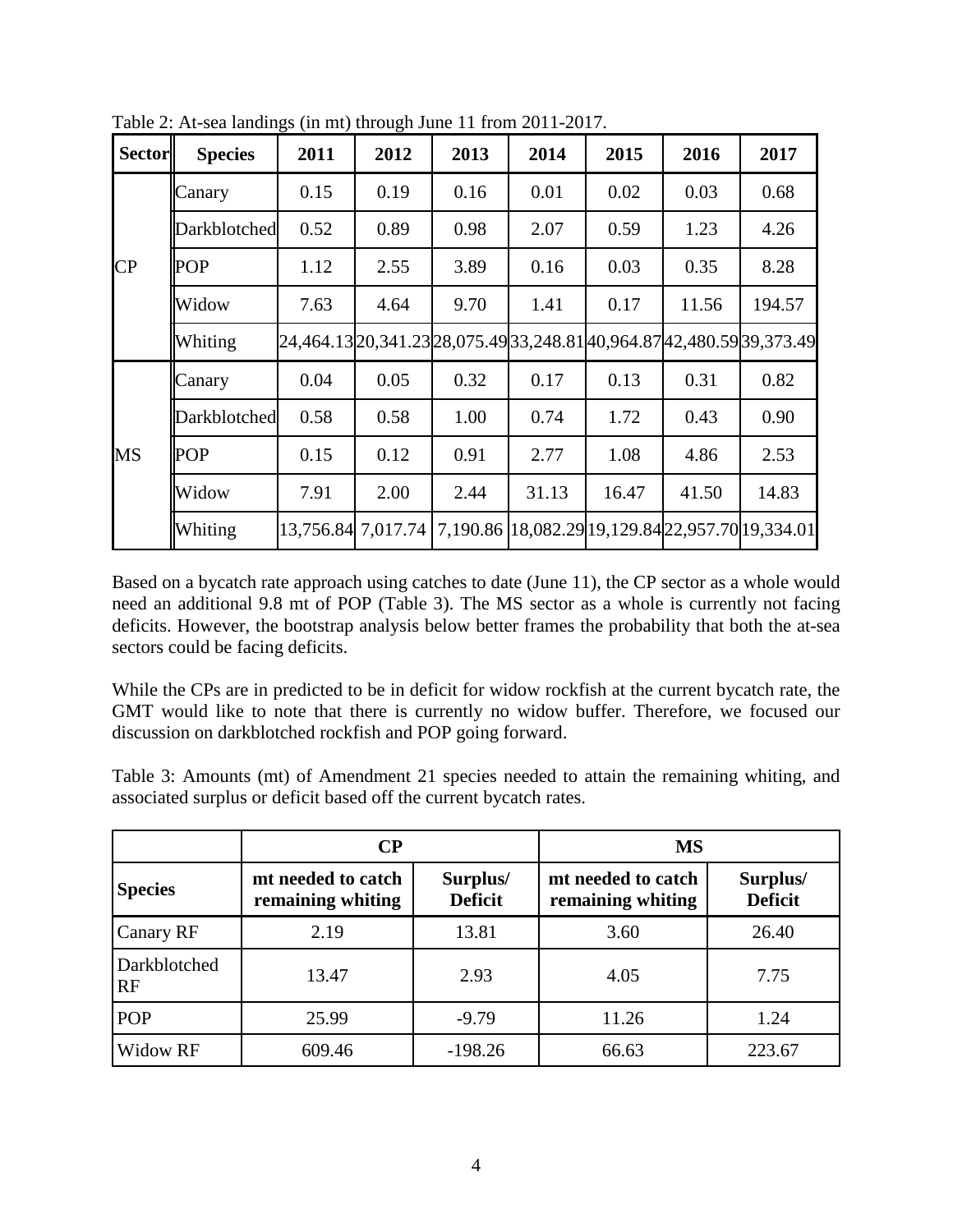During the harvest specification process for the 2017-2018 biennium, the at-sea bootstrap methodology was used to assess the probability of exceeding a sector allocation based on the 2015 TAC. For both sectors, there was little to no risk of exceeding the canary or widow allocations. The CP sector only had a 1 in 10 chance of exceeding their initial POP allocation (12.7 mt) and a 1 in 100 chance of exceeding their darkblotched allocation. For the MS sector, there was a 1 in 20 chance of exceeding the darkblotched or initial POP allocation (9.5 mt). Both sectors were projected to attain all of their whiting allocations with these allocations in at least 75 percent of the simulations (Tables 4-106 and 4-107 in the [Analytical Document\)](http://www.pcouncil.org/wp-content/uploads/2016/09/17-18_Analytical_Document_Revised_Sept2016.pdf).

Using the at-sea bootstrap methodology, with catch data through June 11, Tables 4-7 show the distribution of projected catches of all four constraining species and Pacific whiting under the following scenarios: 2000-2016 haul data [\(Table 4\)](#page-4-0); 2009-2016 haul data [\(Table 5\)](#page-5-0); 2000-2016 haul data from above 44° N. lat.( [Table 6\)](#page-5-1); and 2000-2016 haul data from above 45.16° N. lat. (OR/WA border; [Table 7\)](#page-6-0). One of the assumptions of the bootstrap method is that it uses historical data to predict future trends, which may or may not be reflective of the current situation, especially with data that spans the entire coast (north of 42° N. lat.). With the at-sea fleet fishing north to avoid Chinook impacts, the Council may want to consider the probabilities under [Table 6](#page-5-1) and [Table](#page-6-0) 7. The GMT chose these breaks because the salmon troll fishery is closed south of 44° N. lat. and there is a known higher abundance of POP north off the Washington/Oregon border. Industry has stated that there are good whiting conditions present off of Washington and Oregon, with an older, and therefore larger, year class off of Washington. However, the West Coast is the tail-end of the POP distribution, with Washington having a large population off its coast and therefore positive hauls rates tend to be higher.

|                 |                | <b>Quantile</b> |         |         |         |         |         |         |         |  |
|-----------------|----------------|-----------------|---------|---------|---------|---------|---------|---------|---------|--|
| <b>Sector</b>   | <b>Species</b> | 0.01            | 0.25    | 0.5     | 0.75    | 0.9     | 0.95    | 0.99    | 0.9999  |  |
|                 | Canary         | 0.6             | 0.7     | 0.9     | 1.1     | 1.8     | 3.7     | 5.1     | 7.4     |  |
| $\overline{CP}$ | Darkblotched   | 4.4             | 6.8     | 8.6     | 10.9    | 13      | 14.9    | 16.9    | 18.7    |  |
|                 | <b>POP</b>     | 8.8             | 9.8     | 13.1    | 16.2    | 16.7    | 17.5    | 19.1    | 20.4    |  |
|                 | Widow          | 112.3           | 123.3   | 141     | 187.1   | 223.1   | 288.4   | 451.3   | 489.8   |  |
|                 | Whiting        | 42,943          | 104,890 | 123,312 | 123,312 | 123,312 | 123,312 | 123,312 | 123,312 |  |
|                 | Canary         | 0.9             | 1.1     | 1.6     | 2.4     | 3.2     | 5.3     | 17.1    | 32.8    |  |
| MS              | Darkblotched   | 0.9             | 2.7     | 5.3     | 7.5     | 10.4    | 11.4    | 12.1    | 14.4    |  |
|                 | <b>POP</b>     | 2.8             | 3.7     | 5.4     | 7.6     | 10.1    | 12.6    | 13.4    | 15      |  |
|                 | Widow          | 15.2            | 45.1    | 67.3    | 91.8    | 127.6   | 202.7   | 255.6   | 295.1   |  |
|                 | Whiting        | 36,229          | 87,044  | 87,044  | 87,044  | 87,044  | 87,044  | 87,044  | 87,044  |  |

<span id="page-4-0"></span>Table 4: At-Sea Bootstrap Simulation Results using 2000-2016 haul level data (shaded cells indicate the sector-specific allocation would be exceeded).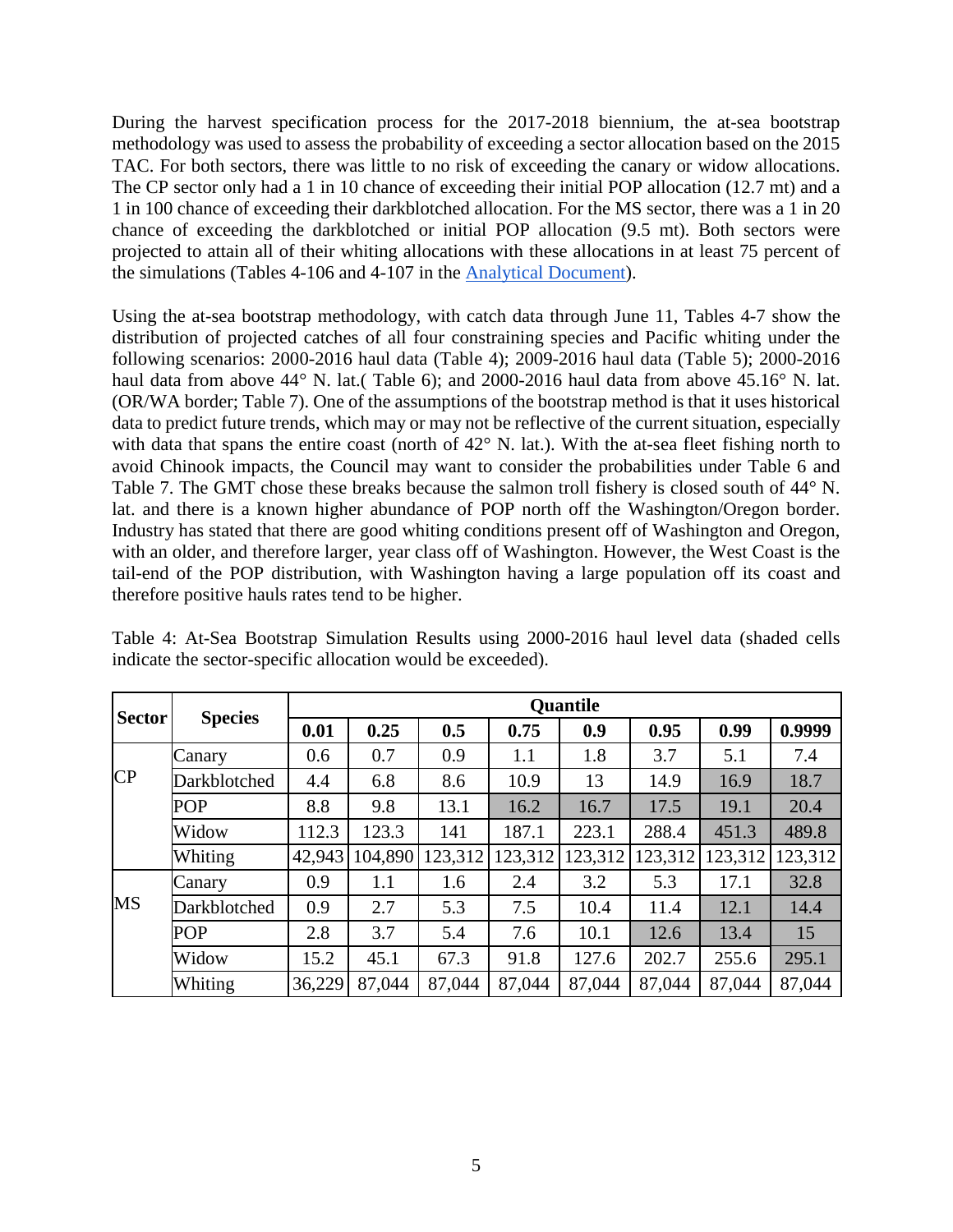| <b>Sector</b> |                | <b>Quantile</b> |         |         |         |         |         |         |         |  |
|---------------|----------------|-----------------|---------|---------|---------|---------|---------|---------|---------|--|
|               | <b>Species</b> | 0.01            | 0.25    | 0.5     | 0.75    | 0.9     | 0.95    | 0.99    | 0.9999  |  |
|               | Canary         | 0.7             | 0.8     | 0.9     | 1.1     | 1.3     | 1.4     | 1.7     | 2.1     |  |
| CP            | Darkblotched   | 4.5             | 6.3     | $\tau$  | 8.6     | 14      | 16.4    | 17.4    | 18.5    |  |
|               | <b>POP</b>     | 8.4             | 8.7     | 12.2    | 14.5    | 16.2    | 16.6    | 19.2    | 20.4    |  |
|               | Widow          | 197.2           | 203.2   | 210.8   | 240.1   | 269     | 285.8   | 319.7   | 392.4   |  |
|               | Whiting        | 70,973          | 123,312 | 123,312 | 123,312 | 123,312 | 123,312 | 123,312 | 123,312 |  |
|               | Canary         | 0.9             | 1.1     | 1.2     | 1.3     | 2.4     | 2.5     | 2.7     | 2.8     |  |
| <b>MS</b>     | Darkblotched   | 1.4             | 2.6     | 3.8     | 6.5     | 7.9     | 9.4     | 12.2    | 14.5    |  |
|               | <b>POP</b>     | 3.2             | 4.2     | 6.1     | 8.3     | 12.6    | 12.8    | 14      | 15      |  |
|               | Widow          | 27.3            | 36.8    | 56.2    | 79.2    | 93.5    | 103.6   | 126.2   | 170.3   |  |
|               | Whiting        | 37,512          | 87,044  | 87,044  | 87,044  | 87,044  | 87,044  | 87,044  | 87,044  |  |

<span id="page-5-0"></span>Table 5: At-Sea Bootstrap Simulation Results using 2009-2016 haul level data (shaded cells indicate the sector-specific allocation would be exceeded).

<span id="page-5-1"></span>Table 6: At-Sea Bootstrap Simulation Results using 2000-2016 haul level data limited to hauls north of 44° N. lat. (shaded cells indicate the sector-specific allocation would be exceeded).

| <b>Sector</b> |                | <b>Quantile</b> |         |         |                |         |         |         |         |  |
|---------------|----------------|-----------------|---------|---------|----------------|---------|---------|---------|---------|--|
|               | <b>Species</b> | 0.01            | 0.25    | 0.5     | 0.75           | 0.9     | 0.95    | 0.99    | 0.9999  |  |
|               | Canary         | 0.7             |         | 1.1     | 1.3            | 1.8     | 2.2     | 3.1     | 7.2     |  |
| CP            | Darkblotched   | 4.3             | 5.2     | 6.6     | 8.4            | 12.5    | 15.3    | 17.1    | 18.5    |  |
|               | <b>POP</b>     | 8.3             | 9.5     | 12.9    | 16.3           | 16.9    | 17.8    | 19.4    | 20.4    |  |
|               | Widow          | 195.3           | 214.1   | 237.2   | 275.3          | 317.3   | 384.2   | 414.1   | 435.5   |  |
|               | Whiting        | 49,179          | 100,937 | 123,312 | 123,312        | 123,312 | 123,312 | 123,312 | 123,312 |  |
|               | Canary         | 0.9             | 1.4     | 1.7     | $\overline{2}$ | 3       | 13.1    | 32.6    | 32.7    |  |
| <b>MS</b>     | Darkblotched   | 0.9             | 1.6     | 2.8     | 4.3            | 7.2     | 9.3     | 10.7    | 12.6    |  |
|               | <b>POP</b>     | 2.5             | 3       | 5       | 7.6            | 12.6    | 13      | 14      | 15      |  |
|               | Widow          | 17.6            | 45      | 78.6    | 115            | 160.5   | 203.2   | 251.2   | 295.1   |  |
|               | Whiting        | 31,943          | 87,044  | 87,044  | 87,044         | 87,044  | 87,044  | 87,044  | 87,044  |  |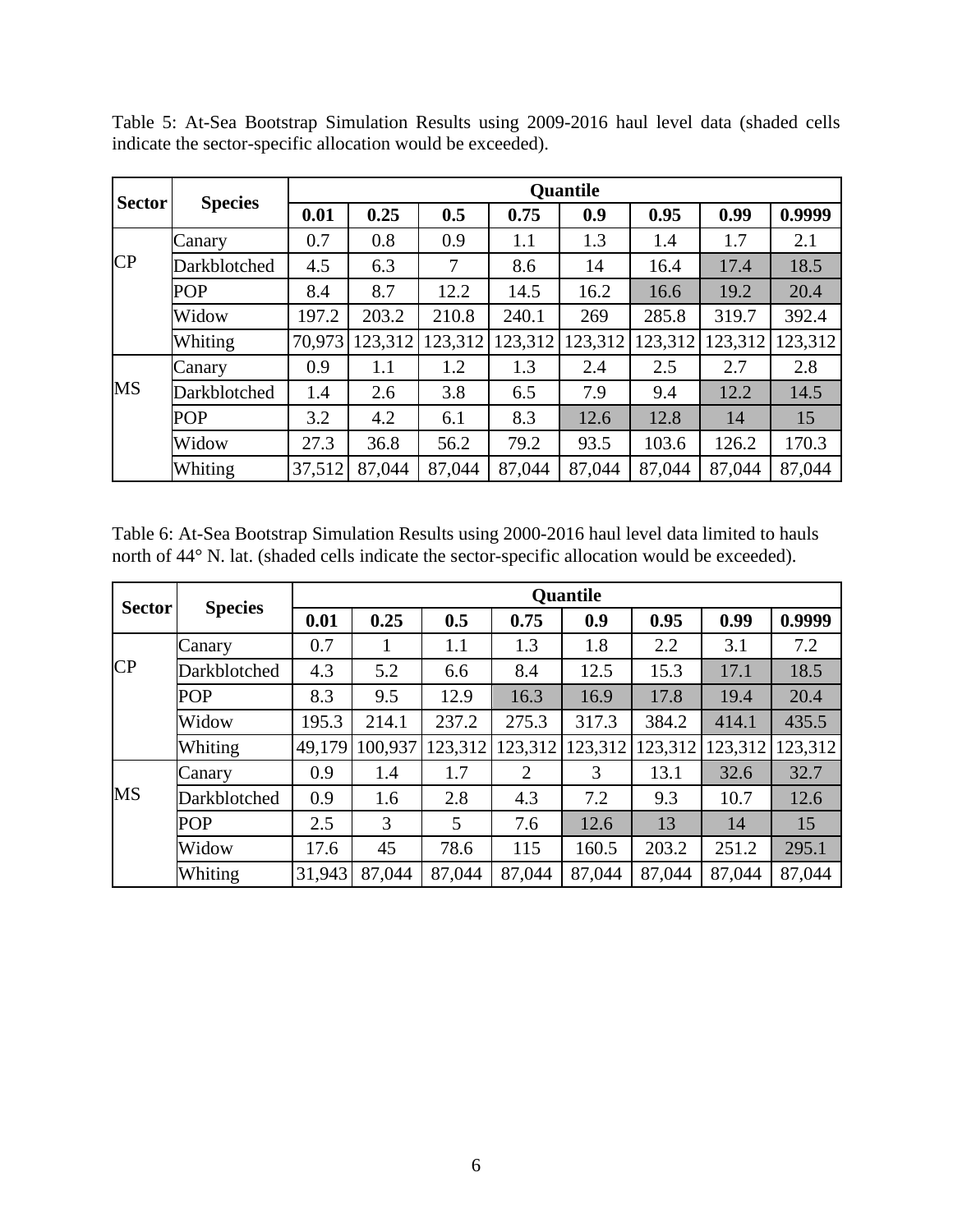| <b>Sector</b> |                | <b>Quantile</b> |        |         |         |         |         |         |         |  |
|---------------|----------------|-----------------|--------|---------|---------|---------|---------|---------|---------|--|
|               | <b>Species</b> | 0.01            | 0.25   | 0.5     | 0.75    | 0.9     | 0.95    | 0.99    | 0.9999  |  |
|               | Canary         | 0.7             | 0.9    | 1.1     | 1.8     | 2.4     | 3       | 3.8     | 6.9     |  |
| CP            | Darkblotched   | 4.3             | 4.3    | 4.9     | 5.4     | 6.4     | 7.1     | 8.2     | 10.6    |  |
|               | <b>POP</b>     | 8.3             | 9.9    | 15.7    | 16.4    | 17.1    | 17.9    | 19.1    | 20.3    |  |
|               | Widow          | 194.7           | 196.9  | 211.6   | 251.8   | 334.3   | 411.6   | 413.3   | 413.8   |  |
|               | Whiting        | 40,860          | 61,722 | 117,478 | 123,312 | 123,312 | 123,312 | 123,312 | 123,312 |  |
|               | Canary         | 0.9             | 1.5    | 1.7     | 2.4     | 3.3     | 4.4     | 4.9     | 5.5     |  |
| <b>MS</b>     | Darkblotched   | 1.3             | 1.6    | 2.2     | 3.7     | 7       | 10      | 11.8    | 12.8    |  |
|               | <b>POP</b>     | 2.6             | 4.9    | 8       | 12.5    | 12.8    | 13.3    | 14.2    | 15      |  |
|               | Widow          | 22.6            | 37.2   | 52.4    | 81.9    | 124.1   | 231     | 280.7   | 299.9   |  |
|               | Whiting        | 30,125          | 84,134 | 87,044  | 87,044  | 87,044  | 87,044  | 87,044  | 87,044  |  |

<span id="page-6-0"></span>Table 7: At-Sea Bootstrap Simulation Results using 2000-2016 haul level data limited to hauls north of 46° 16' N. lat. (shaded cells indicate the sector-specific allocation would be exceeded).

#### **Options to Release the Buffer**

As a reminder, there are 25 mt of POP and 50 mt of darkblotched rockfish available as a buffer in the off-the-top deductions. The GMT believes that the amount of buffer to release is a policy decision, as it concerns equity amongst sectors and risk tolerance. Therefore, the GMT provides the following options for dividing the buffer between the at-sea sectors for Council consideration:

Option 1: Split equally (50 percent to CP, 50 percent to MS)

Option 2: Pro-Rata to Whiting Allocations (58.6 percent to CP, 41.4 percent to MS)

Option 3: Bycatch Rate Approach

Option 4: Bootstrap Risk Tolerance

Options 1 and 2 are shown below in Table 8 and Table 9. Buffer release amounts are shown in five mt increments; however, the Council could choose to select any amount between the increments selected. [Table 8](#page-7-0) and [Table 9](#page-7-1) below show a range of buffers, and associated allocations for POP and darkblotched rockfish under the first two options, respectively.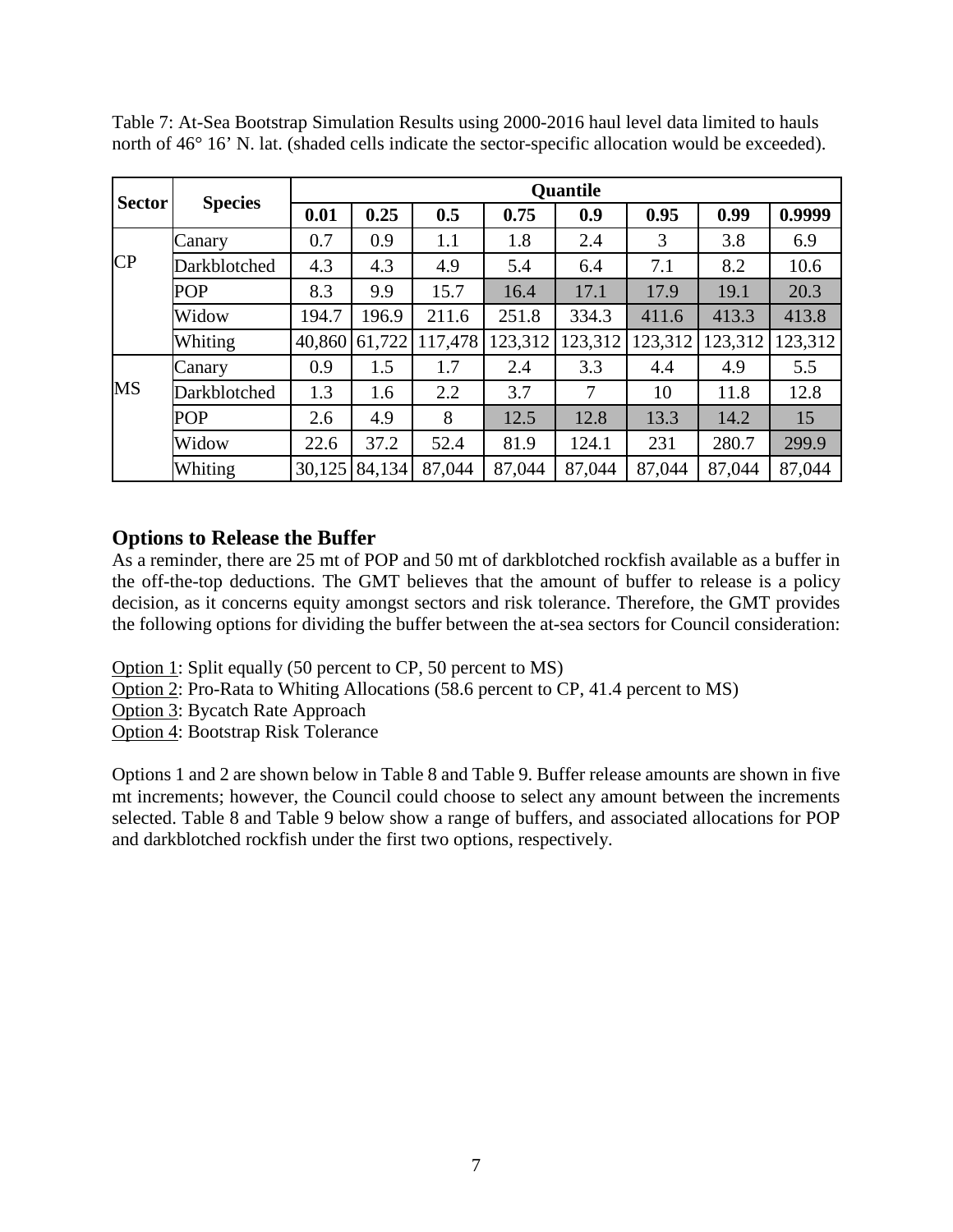<span id="page-7-0"></span>Table 8: Potential distribution of 25 mt POP buffer and resulting allocations under Option 1 and Option 2, in mt.

|                                                |          |                                        | <b>Option 1</b> |                                             | <b>Option 2</b> |                                        |          |                                             |  |
|------------------------------------------------|----------|----------------------------------------|-----------------|---------------------------------------------|-----------------|----------------------------------------|----------|---------------------------------------------|--|
| <b>Amount of Buffer</b><br><b>Release</b> (mt) |          | <b>Additional</b><br><b>Allocation</b> |                 | <b>Resulting Total</b><br><b>Allocation</b> |                 | <b>Additional</b><br><b>Allocation</b> |          | <b>Resulting Total</b><br><b>Allocation</b> |  |
|                                                | $\bf CP$ | <b>MS</b>                              | $\bf CP$        | <b>MS</b>                                   | $\bf CP$        | <b>MS</b>                              | $\bf CP$ | <b>MS</b>                                   |  |
| 5                                              | 2.5      | 2.5                                    | 18.7            | 15                                          | 2.9             | 2.1                                    | 19.1     | 14.6                                        |  |
| 10                                             | 5        | 5                                      | 21.2            | 17.5                                        | 5.9             | 4.1                                    | 22.1     | 16.6                                        |  |
| 15                                             | 7.5      | 7.5                                    | 23.7            | 20                                          | 8.8             | 6.2                                    | 25.0     | 18.7                                        |  |
| 20                                             | 10       | 10                                     | 26.2            | 22.5                                        | 11.7            | 8.3                                    | 27.9     | 20.8                                        |  |
| 25                                             | 12.5     | 12.5                                   | 28.7            | 25                                          | 14.7            | 10.3                                   | 30.9     | 22.8                                        |  |

<span id="page-7-1"></span>Table 9: Potential distribution of 50 mt darkblotched rockfish buffer and resulting allocations under Option 1 and Option 2, in mt.

|                                                |                                        |                | <b>Option 1</b>                             |           | <b>Option 2</b>                  |           |                                             |           |
|------------------------------------------------|----------------------------------------|----------------|---------------------------------------------|-----------|----------------------------------|-----------|---------------------------------------------|-----------|
| <b>Amount of Buffer</b><br><b>Release</b> (mt) | <b>Additional</b><br><b>Allocation</b> |                | <b>Resulting Total</b><br><b>Allocation</b> |           | <b>Additional</b><br>Allocation. |           | <b>Resulting Total</b><br><b>Allocation</b> |           |
|                                                | $\bf CP$                               | <b>MS</b>      | $\bf CP$                                    | <b>MS</b> | $\bf CP$                         | <b>MS</b> | $\bf CP$                                    | <b>MS</b> |
| 5                                              | 2.5                                    | 2.5            | 18.9                                        | 14.3      | 2.9                              | 2.1       | 19.3                                        | 13.9      |
| 10                                             | 5                                      | $\mathfrak{S}$ | 21.4                                        | 16.8      | 5.9                              | 4.1       | 22.3                                        | 15.9      |
| 15                                             | 7.5                                    | 7.5            | 23.9                                        | 19.3      | 8.8                              | 6.2       | 25.2                                        | 18.0      |
| 20                                             | 10                                     | 10             | 26.4                                        | 21.8      | 11.7                             | 8.3       | 28.1                                        | 20.1      |
| 25                                             | 12.5                                   | 12.5           | 28.9                                        | 24.3      | 14.7                             | 10.3      | 31.1                                        | 22.1      |
| 30                                             | 15                                     | 15             | 31.4                                        | 26.8      | 17.6                             | 12.4      | 34.0                                        | 24.2      |
| 35                                             | 17.5                                   | 17.5           | 33.9                                        | 29.3      | 20.5                             | 14.5      | 36.9                                        | 26.3      |
| 40                                             | 20                                     | 20             | 36.4                                        | 31.8      | 23.4                             | 16.6      | 39.8                                        | 28.4      |
| 45                                             | 22.5                                   | 22.5           | 38.9                                        | 34.3      | 26.4                             | 18.6      | 42.8                                        | 30.4      |
| 50                                             | 25                                     | 25             | 41.4                                        | 36.8      | 29.3                             | 20.7      | 45.7                                        | 32.5      |

Option 3 would use the current bycatch rates presented in [Table 3.](#page-3-1) Based on catch dates through June 11, the CP sector would receive almost 10 mt of POP; the MS sector would receive no buffer.

Option 4 would be use a risk based approach using the results of the bootstrap methodology. As shown above in Tables 4 to 7, the current risk for either sector exceeding one of the species allocations varies. If the Council wanted to take a risk-based approach, they could release a portion of the buffer to mitigate the possibility of exceeding a species allocation reaching a certain level (e.g. 1 in 4 or 0.75 quantile).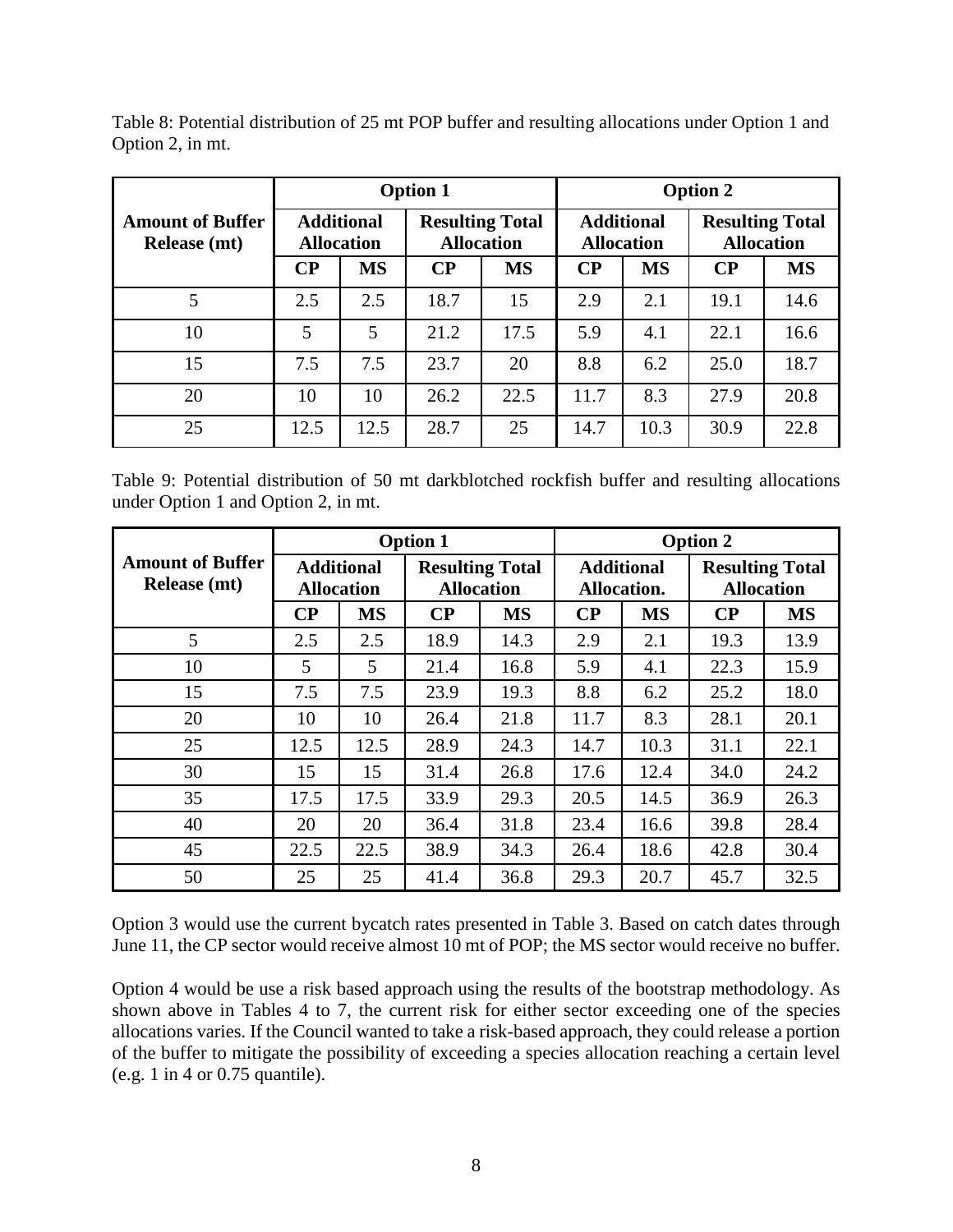As described above, the Council must consider the needs of all sectors when determining if, and how much, of the buffer to release to one, or both, of the at-sea sectors. The GMT used the latest catch information to provide projected attainments for each species for 2017, and discusses the likelihood of the other sectors' need to access the buffer later in the year.

### **POP**

The overfished species scorecard (Attachment 1, Agenda Item F.10.a, Supplemental GMT Report 2) shows the current projected take of POP across all sectors and attainment against the ACL. Based on the latest projections, the expected attainment of the ACL is currently 27.3 percent. POP is a trawl dominant species, and the potential need for the non-trawl sectors to access the buffer is unlikely, with a typical attainment of 7 percent or lower and a current scorecard value of less than 3 percent. Therefore, the sectors that may need access to the buffer are the at-sea sectors and not the Shorebased Individual Fishing Quota (IFQ) sector. Attainments of the IFQ allocation of POP have ranged between 36.5 and 45.7 percent since 2011 (West Coast Groundfish Trawl Catch Share [Program Five-year Review –Draft, June 2017, pg. B-3\)](http://www.pcouncil.org/wp-content/uploads/2017/05/F2a_CatchShareAnalystsReport_FullReport_ElectricOnly_Jun2017BB.pdf). While an individual vessel may experience a lightning strike and be in a deficit for the remainder of the year, the release of the buffer to the IFQ sector would be limited in its ability to raise the annual individual vessel limit to allow that vessel to fish again due to the apportionment based on quota share. The GMT notes that one individual vessel had almost a 4 mt tow of POP in May 2017. In addition, the ACL for 2017 and  $2018$  $2018$  $2018$  is almost two times higher than previous years.<sup>1</sup>

When considering the buffer for POP, it is important to take into account that POP is currently in a rebuilding plan, and any use of the buffer must continue to maintain the stock's rebuilding trajectory. Based on the projections from the Washington Department of Fish and Wildlife (WDFW) Report from June 2016 (Agenda Item G.2.a, [Supplemental WDFW Report 3, June](http://www.pcouncil.org/wp-content/uploads/2016/06/G2a_Sup_WDFW_Rpt3_JUN2016BB.pdf)  [2016\)](http://www.pcouncil.org/wp-content/uploads/2016/06/G2a_Sup_WDFW_Rpt3_JUN2016BB.pdf), even if the entire ACL was taken in 2017 (including the buffer), there would be no change in the time to rebuild.

#### **Darkblotched Rockfish**

The overfished species scorecard (Attachment 1) shows the current projected take of darkblotched rockfish across all sectors and attainment against the ACL. The expected attainment of the 2017 ACL is currently 28.2 percent. Darkblotched rockfish is similar to POP in that it is a trawl dominant species and unlikely to be needed by the non-trawl sectors. Attainments of the IFQ allocation of darkblotched rockfish have ranged between 35.1 and 43.5 percent since 2011 [\(West Coast](http://www.pcouncil.org/wp-content/uploads/2017/05/F2a_CatchShareAnalystsReport_FullReport_ElectricOnly_Jun2017BB.pdf)  [Groundfish Trawl Catch Share Program Five-year Review –Draft, June 2017, pg. B-3\)](http://www.pcouncil.org/wp-content/uploads/2017/05/F2a_CatchShareAnalystsReport_FullReport_ElectricOnly_Jun2017BB.pdf). Again, similar to POP, the release of the buffer may have little benefit to the IFQ sector unless it were to raise the annual individual vessel limit to get a vessel out of deficit in cases of an unforeseen catch event. With the 2017 ACL being 1.9 times higher than in 2016, the GMT believes the likelihood of the IFQ sector needing to access the buffer is low.

<span id="page-8-0"></span><sup>&</sup>lt;sup>1</sup> During the discussion of the buffer at the Council's June 2016 meeting, the Council recommended a temporary revision to the rebuilding strategy for POP, with a constant catch ACL of 281 mt in 2017 and 2018, returning to a spawning potential ratio (SPR) harvest rate of 86.4 percent in 2019 and beyond. This was an increase of 105–110 mt from the 17/18 ACLs under the default harvest control rule. The  $T_{\text{TAKGET}}}$  is maintained at 2051, which is the median time to rebuild and is eight years longer than  $T_F=0$ .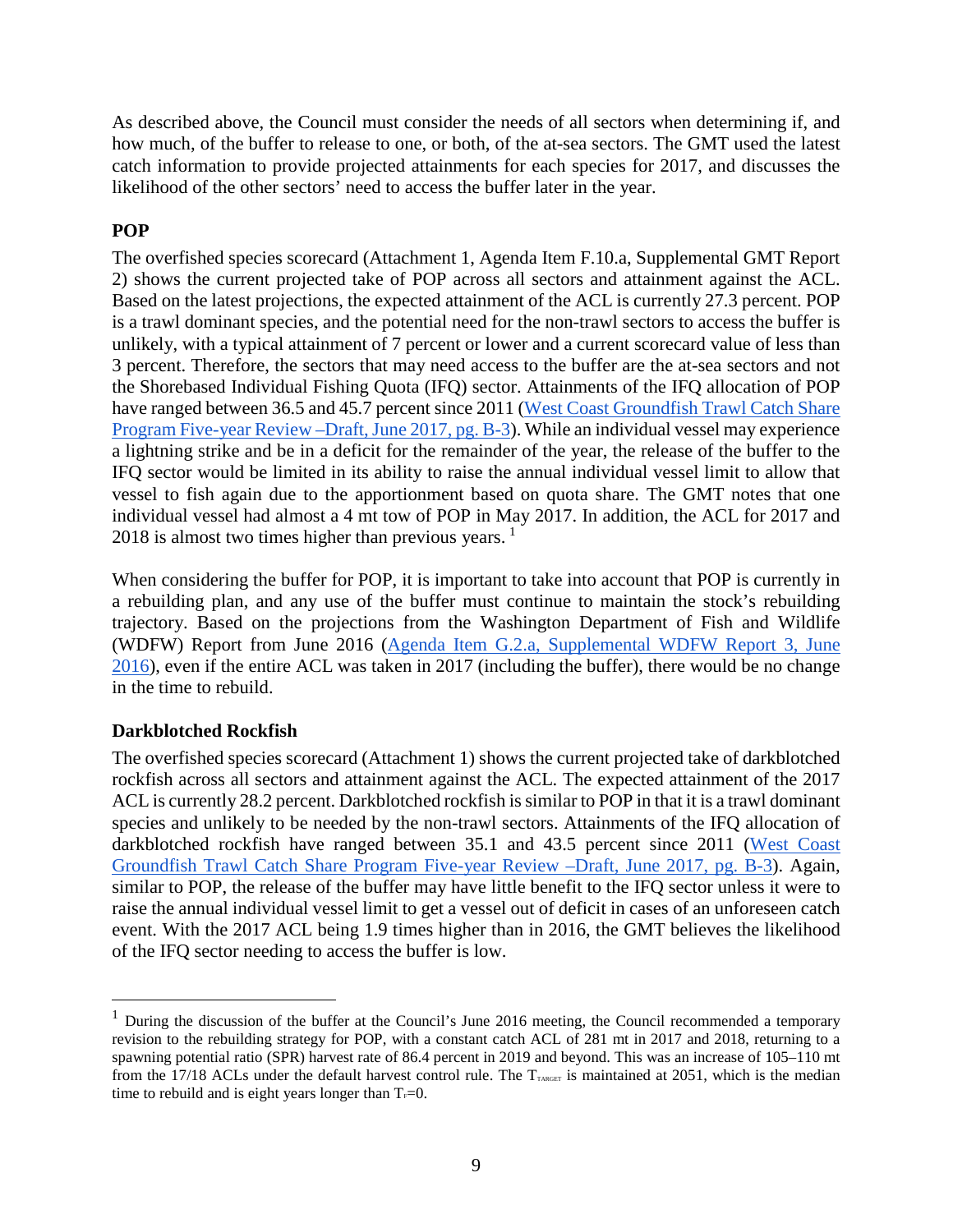**Based on the information presented above and the criteria within the groundfish FMP, the GMT recommends that the Council consider releasing some, or all, of the POP and darkblotched rockfish buffers to one, or both, of the at-sea sectors.**

# **Criteria for Releasing the Buffer after June**

Even if the Council chooses not to release any or the entire POP and darkblotched rockfish buffer to the at-sea sectors at this meeting, the GMT notes that the Council could choose one of the above options, or option 5 below, to provide criteria for release of some or all of the remaining POP and darkblotched rockfish buffers in the future. Option 5 is presented as an option for between Council meetings as it is reactionary. The GMT reminds the Council that if they wish to provide an option for release of the buffer between Council meetings, specific guidance (such as under [Agenda Item](http://www.pcouncil.org/wp-content/uploads/2015/09/H9_CouncilAction_Sept2015.pdf)  [H.9, Preliminary Draft Council Motions, September 2015](http://www.pcouncil.org/wp-content/uploads/2015/09/H9_CouncilAction_Sept2015.pdf) and [Agenda Item G.7, Preliminary Draft](http://www.pcouncil.org/wp-content/uploads/2016/06/G7_CouncilAction_JUN2016.pdf)  [Council Motions, June 2016\)](http://www.pcouncil.org/wp-content/uploads/2016/06/G7_CouncilAction_JUN2016.pdf) must be given to NMFS so that automatic action is allowed.

### Option 5: *Release Buffer to Account for Hauls Exceeding X mt*

The Council could consider what the automatic release of the buffer would be if either at-sea sector were to experience a large magnitude haul, better known as a "lightning strike." These are truly random, and unforeseen catch events, and can happen in the midst of many zero or one fish positive hauls. [Table 10](#page-9-0) below shows the percentage of whiting hauls by sector from 2011-2016 that are positive for each species. As shown, a majority of the hauls have no bycatch of these species.

<span id="page-9-0"></span>Table 10: Percentage of At-Sea Hauls from 2011-2016 with No Bycatch of Darkblotched Rockfish or POP.

| <b>Species</b> | +∶P⊹ | MS   |
|----------------|------|------|
| Darkblotched   | 82.2 | 84.6 |
| <b>POP</b>     | 85.8 | 87.1 |

Of those positive hauls, [Figure 1](#page-10-0) show the distribution of the magnitude of bycatch in metric tons by species and sector. A majority of the tows (around 90 percent) have less 2 darkblotched rockfish or POP.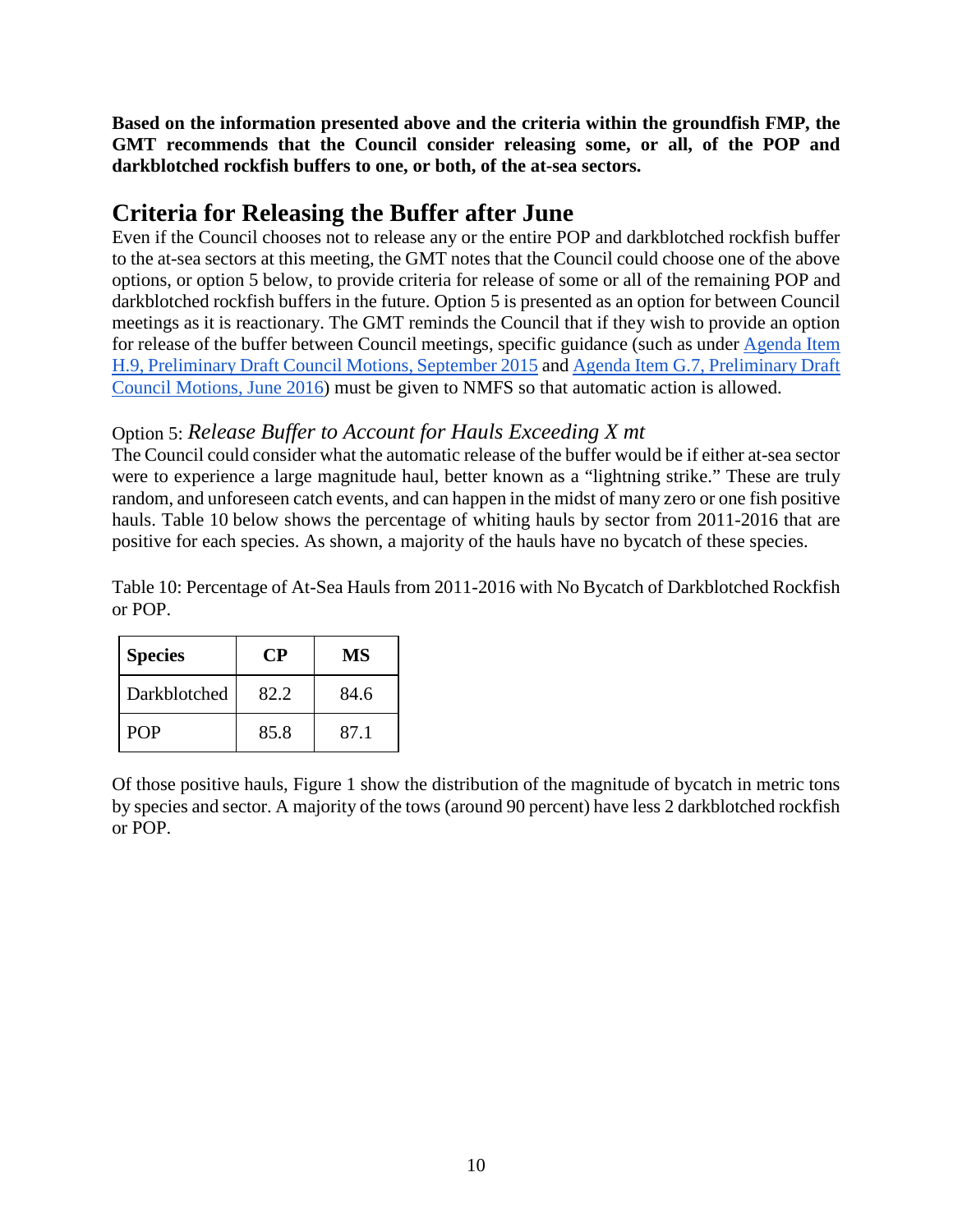

<span id="page-10-0"></span>*Figure 1: Distribution of bycatch amounts of darkblotched rockfish vs. POP on positive (non-zero) mt by sector, 2011-2016.*

While these smaller magnitude hauls can add up quickly (as shown in Agenda Item F.7.a, WDFW [Report 1, September 2016\)](http://www.pcouncil.org/wp-content/uploads/2016/08/F7a_WDFW_Report_SEPT2016BB.pdf), those larger hauls are rare and therefore can be thought of as "unforeseen" if they were to be encountered. The GMT therefore proposes Option 5, so that NMFS would automatically release the buffer to account for any hauls exceeding X mt (to be determined by the Council). For example, if a sector were to have a haul exceeding 1 mt, then NMFS would automatically release 1 mt to that sector.

When considering Option 5, the GMT notes that the Council may want to set stipulations on releasing the buffer. For instance, the buffer could only be released for large catch events when half of the allocation has been taken. One of the benefits of this option is that no additional calculations are needed by GMT or NMFS staff between Council meetings if this situation were to occur. However, this option does not provide any assistance in the case of chronic positive tows.

#### **Timing Considerations**

The GMT and GAP discussed the logistics and workload associated with releasing most or all of the buffer now versus releasing some of the buffer now and creating criteria for between June and September, or revisiting this issue in September, if additional buffer remains. Inseason rulemakings typically take approximately three weeks to process, in addition to NMFS staff time, so having multiple rulemakings could take resources away from other ongoing work. However, if the Council were to apportion all of the buffer at this meeting, there would be no available fish if an issue were to arise later in the year. With salmon bycatch tending to be higher in the fall and